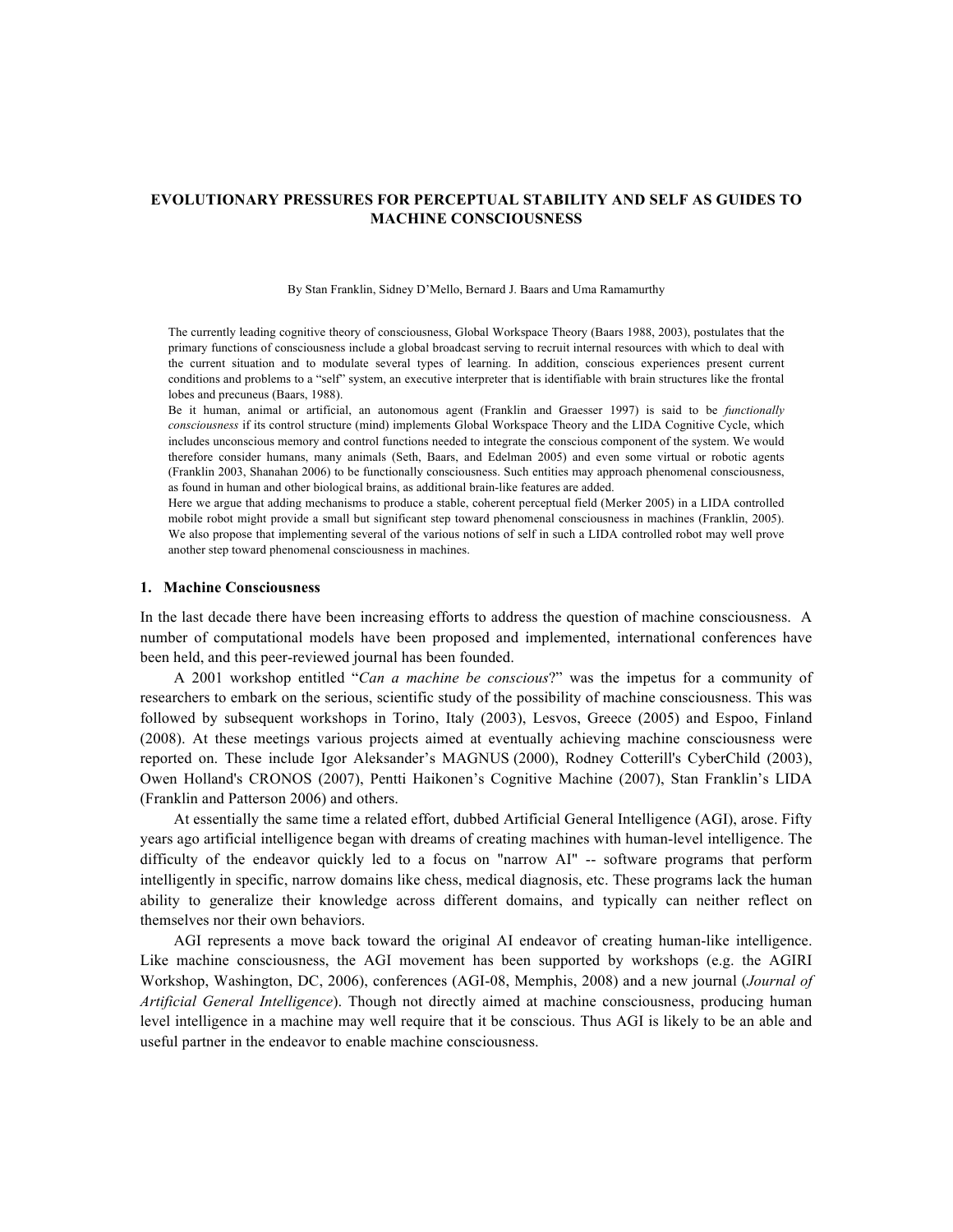### **2. Functional vs. Phenomenal Consciousness**

The currently leading empirical theory of consciousness, Global Workspace Theory (Baars 1988, 2003), postulates that the primary functions of consciousness include a global broadcast serving to recruit internal resources with which to deal with the current situation and to modulate several types of learning. In addition, conscious experiences present current situations and problems to a "self" system, an executive interpreter that is identifiable with brain structures like the frontal lobes and precuneus (Baars 1988).

Be it human, animal or artificial, an *agent* (Franklin and Graesser 1997) is said to be *functionally consciousness* if its control structure (mind) implements Global Workspace Theory and the LIDA Cognitive Cycle, which includes unconscious memory and control functions needed to integrate the conscious component of the system. We would consider humans, many animals (Seth, Baars, and Edelman 2005) and even some virtual or robotic agents (Franklin 2003, Shanahan 2006) to be functionally consciousness.

We must carefully distinguish functional consciousness from the biopsychological meaning of "consciousness," which assumes phenomenal experience, the subjective experience of qualia. To keep this distinction clear we will refer to consciousness in this typical usage as "*phenomenal consciousness*." The projects toward machine consciousness mentioned above are all aimed at eventually achieving artificial phenomenal consciousness. Is this even possible? We believe that an embodied, robotic version of LIDA -- - which would meet a number of criteria for human consciousness --- will perhaps be the closest entity to artificial phenomenal consciousness to date. Phenomenal consciousness is plausibly believed to exist in biological entities that have a sizable set of known features, for example mammals (Seth et al, 2005; Baars, 1988). All mammals share the core brain anatomy of the thalamus and neocortex; waking and sleeping EEG look dramatically different in this core brain, and many scientists have suggested that waking activity in the thalamocortical core reflects the basic physiological substrate of consciousness. Biologically speaking there are many close homologies between human and other mammalian brains, particularly in the enlarged thalamus and cortex. But if all mammals are subjectively conscious, as these strong homologies suggest, why should consciousness not extend just as much to artificial systems that process information in much the same way?

 As functionally conscious computational entities achieve more and more of the computational features of biological consciousness it may become difficult to distinguish robots from animals as far as consciousness is concerned. (Please see http://consc.net/mindpapers/6.1d for a current list of articles on machine consciousness.)

# **3. The IDA Software Agent**

IDA (Intelligent Distribution Agent) is an intelligent software agent (Franklin and Graesser 1997) developed for the US Navy (Franklin et al. 1998). Although IDA was developed for a specific set of human tasks, it reflects broader principles of human cognition. In the initial IDA implementation, its aim was to simulate human "detailers," whose job it is to assign US Navy sailors to suitable jobs. At the end of each sailor's tour of duty, he or she is assigned to a new billet (e.g., job). This complex assignment process is called distribution (hence the name IDA). The Navy employs some 300 trained people, called detailers, full time to effect these new assignments. IDA facilitates this process by completely automating the role of the human detailer (Franklin 2001). Communicating with sailors by email in unstructured English, IDA negotiates with them about new jobs, employing constraint satisfaction, deliberation and volition. IDA eventually assigns each sailor a job constrained by both human and organizational requirements. The IDA software agent is currently up and running, and in testing by the Navy has matched the performance of the Navy's human detailers (personal communication).

IDA is quite a complex software agent (Franklin & Graesser 1999) that models a broad swath of human cognition including "consciousness" in the sense of implementing Global Workspace Theory. IDA exhibits both external and internal voluntary action selection (Franklin 2000), as well as consciously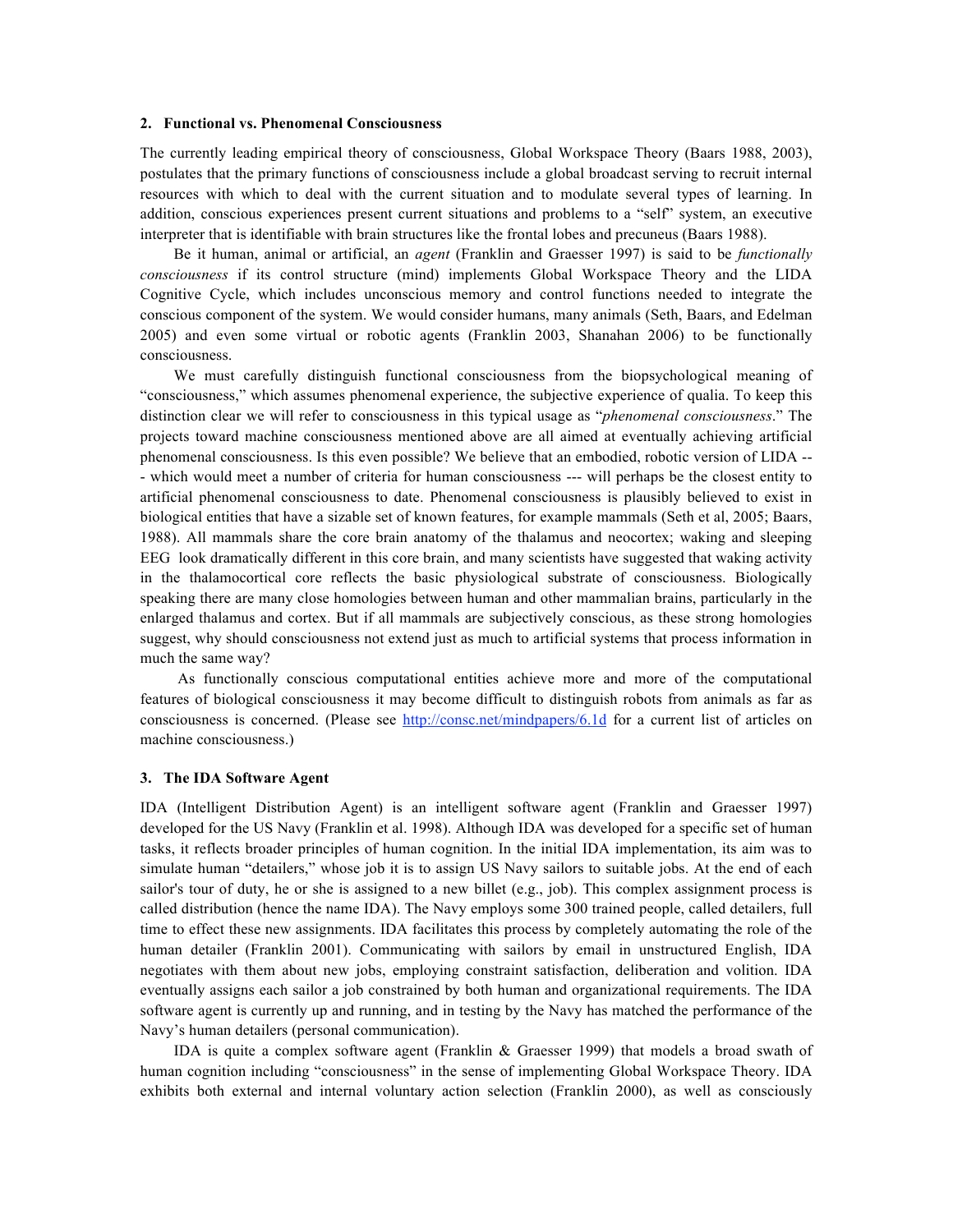mediated action selection<sup>1</sup> of both the internal and external variety. Implementing an earlier version of the LIDA cognitive cycle (Baars and Franklin 2003, Franklin et al 2005), it uses its "consciousness" module to handle routine problems with novel content. The consciousness module also allows IDA to watch for unexpected events – both dangers and opportunities. All this together makes a strong case, in our view, for functional consciousness as defined above.

But, is IDA phenomenally consciousness? We have argued earlier that there are "no convincing arguments for such a claim" (Franklin 2003) and currently see no reason to change that view. It seems that IDA implements part, but not all, of consciousness. What needs to be added to an IDA based software agent to achieve phenomenal consciousness? We have no definitive answer to this question. However, we do have conjectures as to at least some parts of the answer, as we will go on to describe below.

# **4. Merker's Evolutionary Pressure for Phenomenal Consciousness**

The neurobiologist Bjorn Merker has suggested one plausible selection pressure that may have served to increase the evolutionary fitness of phenomenal consciousness in humans and other conscious animals. He points out that phenomenal consciousness produces a stable, coherent perceptual world for animals by distinguishing real motion in the world from apparent motion produced by the movement of sensory receptors (Merker 2005). One can experience the loss of this stable, coherent sensory world by a simple experiment. Close one eye and press gently with an index finger on the upper eyelid of the open eye. The movement of the eyeball produces an apparent motion of whatever is present in the experimenter's perceptual field. This external intervention therefore defeats the normal compensatory mechanisms that keep our subjective perceptual world stable. But when the constant movements of eyes, the head, and the body are endogenously controlled, no such movement of the world is perceivable. Thus brain mechanisms underlying conscious perception must act to keep the world stable in spite of a vast and complex variety of movements in which we normally engage.

Merker does not claim that phenomenal consciousness is the only process capable of producing such a stable, coherent perceptual world. Nor does he claim that this process of distinguishing and suppressing apparent motion provides the only evolutionary selection pressure. He simply suggests that providing perceptual stability and coherency is one fitness benefit of phenomenal consciousness. But, what has all this to do with consciousness in machines?

# **5. A Perceptually Stable and Coherent LIDA Controlled Robot**

In a commentary on Merker's article, Franklin suggested that producing a robot provided with a stable, coherent perceptual world might be a step toward a phenomenally conscious machine (2005). Let us call a sense organ *spatially sensitive* if movement of the organ produces apparent motion at its surface independent of what is happening in the environment. Any autonomous, mobile robot will likely require spatially sensitive sensory mechanisms (e.g. vision) for moving appropriately in its world. Thus, the problem of distinguishing real motion from self-produced, apparent motion will be ubiquitous among such robots. One solution would be to build in mechanisms to shield the robot's action selection from apparent motion that is self-produced by the movement of its sense organs. Such shielding mechanisms might conceivably be based on any of several different principles. One such principle would have the robot construct its own individual, coherent and stable world, suppressing self-produced apparent motion, as Merker argues that consciousness does for some animals. Such a stable, coherent perceptual world would prevent self-induced apparent motion from interfering with the robot's action selection.

Here we propose a LIDA controlled autonomous mobile robot with such a built-in shielding mechanism producing a coherent, stable, perceptual worldview. LIDA (Learning IDA) is a conceptual, and

 $\frac{1}{1}$  Consciously mediated action selection uses the current contents of consciousness to aid in the unconscious selection of an appropriate action. For example, in walking through a room, a person uses conscious information as a basis for typically unconscious action selection to avoid bumping into the furniture.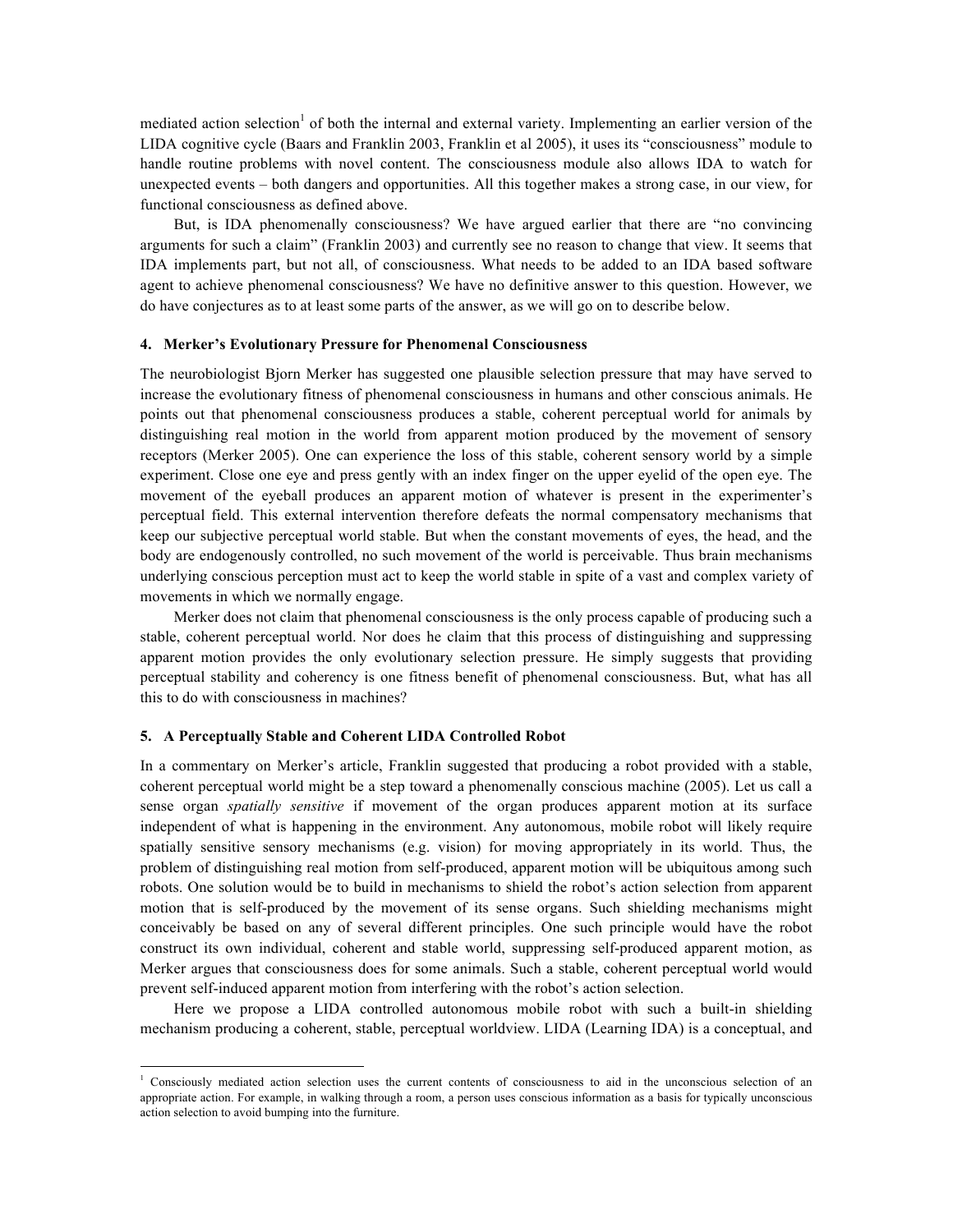partially computational, cognitive architecture (Franklin and Patterson 2006, Ramamurthy, D'Mello, and Franklin 2006), derived from IDA primarily by adding several modes of learning. The most accessible description of the LIDA architecture can be found on the web at http://ccrg.cs.memphis.edu/tutorial/index.html.

Can such a shielding mechanism be designed? That is an empirical question for robot designers. Our experience with designing IDA and LIDA suggests that essentially any human cognitive process, including deliberation and volitional decision-making (Franklin 2000), can be effectively simulated in a software agent. Why not in a robot?

On superficially attractive way of creating a stable visual, for example, field for a robot would be to interrupt incoming visual sensing during motion of the visual receptors (camera). (This is what happens in humans during saccades of the eye (Castet and Masson 2000). Such motion might result from movement of any or all of the robot's entire body, its head if it's humanoid, or just of its camera. Even such a simple process should work. It can be refined a little by tying the interruption of incoming visual sensory data specifically to any movement of the camera, whether it's a part of some body or head movement or not. These same arguments should apply to any spatially sensitive sensory receptors.

Will all these interruptions lead to a stable, apparently continuous, sensory field? If the analogy with human vision is to be believed, interruptions of sensory input during receptor movement would have to be sufficiently infrequent and of sufficiently short duration. A human viewing a motion picture film will see it as continuous motion if the frame rate is greater than 17 per second (17hz). Theater projection systems typically use 23 or 24hz. According to our LIDA model of cognition the frame rate of conscious contents is roughly 5 to 9 cognitive cycles per second (Franklin et al 2005), but we experience a stable, continuous visual field because at a lower frame rate since each of our frames (cognitive cycles) typically contains motion. These considerations should provide some guidance to developers of a LIDA controlled mobile robot provided with stable sensory fields for its spatially sensitive senses.

#### **6. The Various Human and Animal Self Systems**

Philosophers, psychologists and neuroscientists have postulated various form of a "self" in humans and in other animals. All of these selves seem to assume some form of consciousness. Presumably, a phenomenally conscious machine should possess some or all of these selves. Here we propose adding such selves to a LIDA controlled robot as another possible step toward phenomenal consciousness. Figure 1 offers one organizational chart of some of these various selves. In this section we'll provide a brief description of each of them.

Neuroscientist Antonio Damasio has conceived of the *proto-self* as a short-term collection of neural patterns of activity that represent the current state of the organism (1999). His proto-self receives neural and hormonal signals from visceral changes. The proto-self is not conscious, but it constitutes the biological precedent of the "self."

The *minimal,* or *core, self* is attributed to essentially all animals by biologists, philosophers and neuroscientists (Bekoff and Sherman 2004, Damasio 1999, Gallagher 2000, Strawson 1999). It is produced whenever the processing of an object modifies the proto-self. For example, when an object is being visually sensed, the organism's lens and pupil must be adjusted, changing the proto-self. According to Damasio, this change produces a core conscious experience of the object. The core self represents the lowest level that can be regarded as conscious, in a kind of immediate, unreflecting consciousness presumably possessed by most animals, not just by human beings. It is limited to that which is immediately present. This core consciousness is continually regenerated in a series of pulses (frames, LIDA cognitive cycles), which blend together to give rise to a continuous stream of consciousness. The minimal or core self is sometimes partitioned into the self-as-agent (the acting self), the self-as-experiencer (the experiencing self) and the self-as-subject (the self that can be acted upon by other entities in the environment).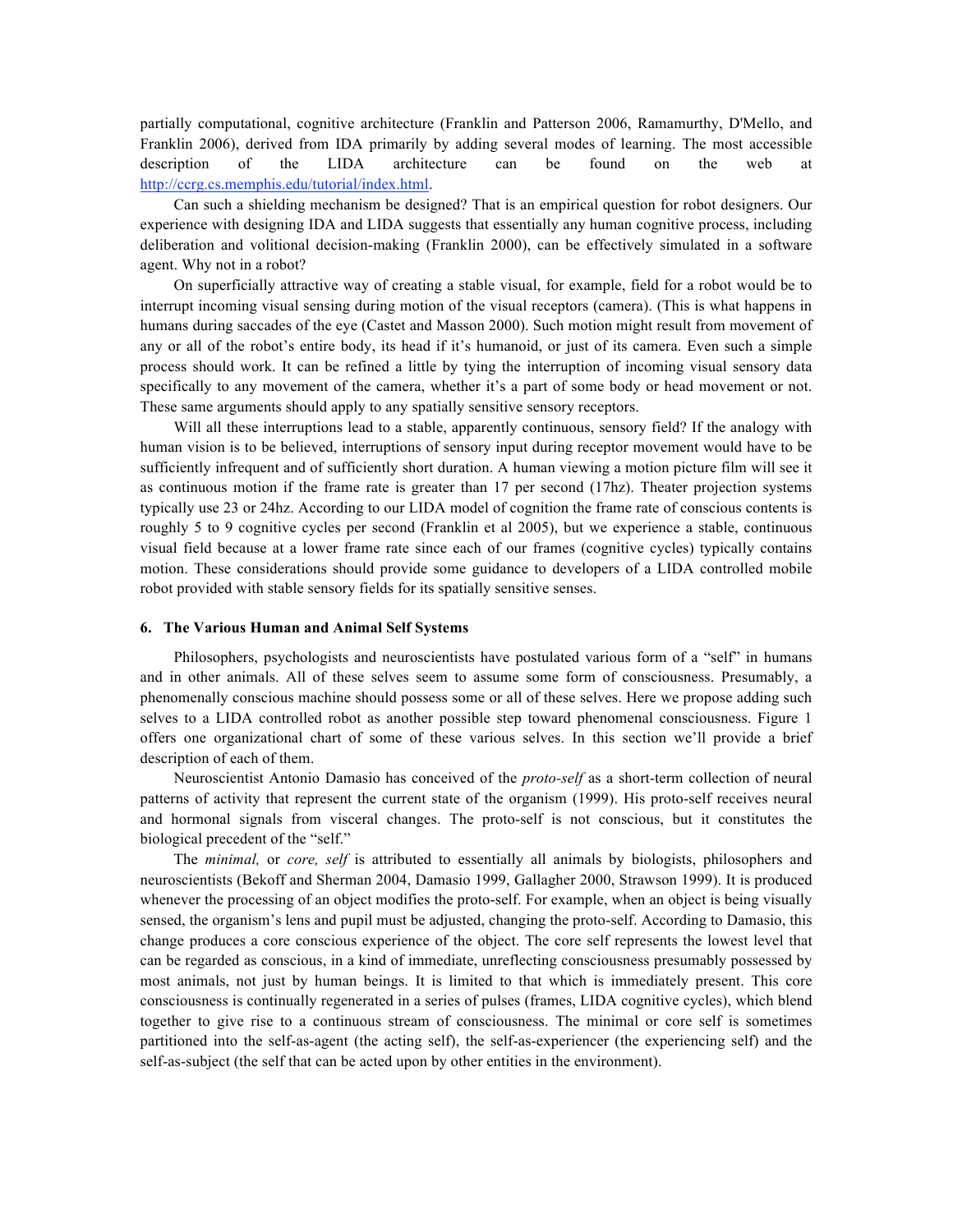

Figure 1. The various self systems

The *extended self*, consisting of the autobiographical self, the self concept, the volitional or executive self and the narrative self is attributed to human and, perhaps, higher animals. The *autobiographical self* derives directly from episodic memory, the memory of event, the what, the where, and the when (Baddeley, Conway and Aggleton 2001, Franklin et al 2005). The *self concept*, also referred to as the *context of self* (Baars 1988) or the *self-plex* (Blackmore 1999) is spoken of as consisting of enduring self beliefs and intentions, particularly those having to do with personal identity. The *volitional self* provides executive function (Baars 1988). Finally, the *narrative self* is able to report, sometimes equivocally, contradictorily or self-deceptively, on actions, intentions, etc. (Gazzaniga 1998).

# **7. A LIDA Controlled Robot with a Self**

While the LIDA model implements much of Global Workspace Theory, it does not, as yet, include a self. GW theory postulates a mostly unconscious, many-layered self system that, through context, influences conscious events. This motivates Baars to propose that "… attempts at machine consciousness must incorporate such many-layered self systems." (Baars 1988 Chapter 9) Here we'll explore possible ways of implementing the various selves in a LIDA controlled mobile robot. Again, our idea is that a LIDA controlled robot provided with a self-system might be more likely to be phenomenally conscious than one without. This assumption is made because we attribute phenomenal consciousness to humans, and they have selves that seem to be involved in their consciousness (Baars 1988 Chapter 9, Baars, Ramsoy and Laureys 2003).

**Implementing a minimal self**: How might a minimal, or core, self be implemented in the LIDA model of cognition? We suggest that all three aspects of the minimal self be implemented as sets of entities in the LIDA ontology (Franklin and Ferkin 2006), that is, computationally as collections of nodes in LIDA's perceptual associative memory (PAM). PAM is implemented as a semantic net with activation called the slipnet, a la Hofstadter and Mitchell's Copycat architecture (1994). Nodes of the slipnet constitute the agent's perceptual symbols (Barsalou 1999), representing individuals, categories, and perhaps higher-level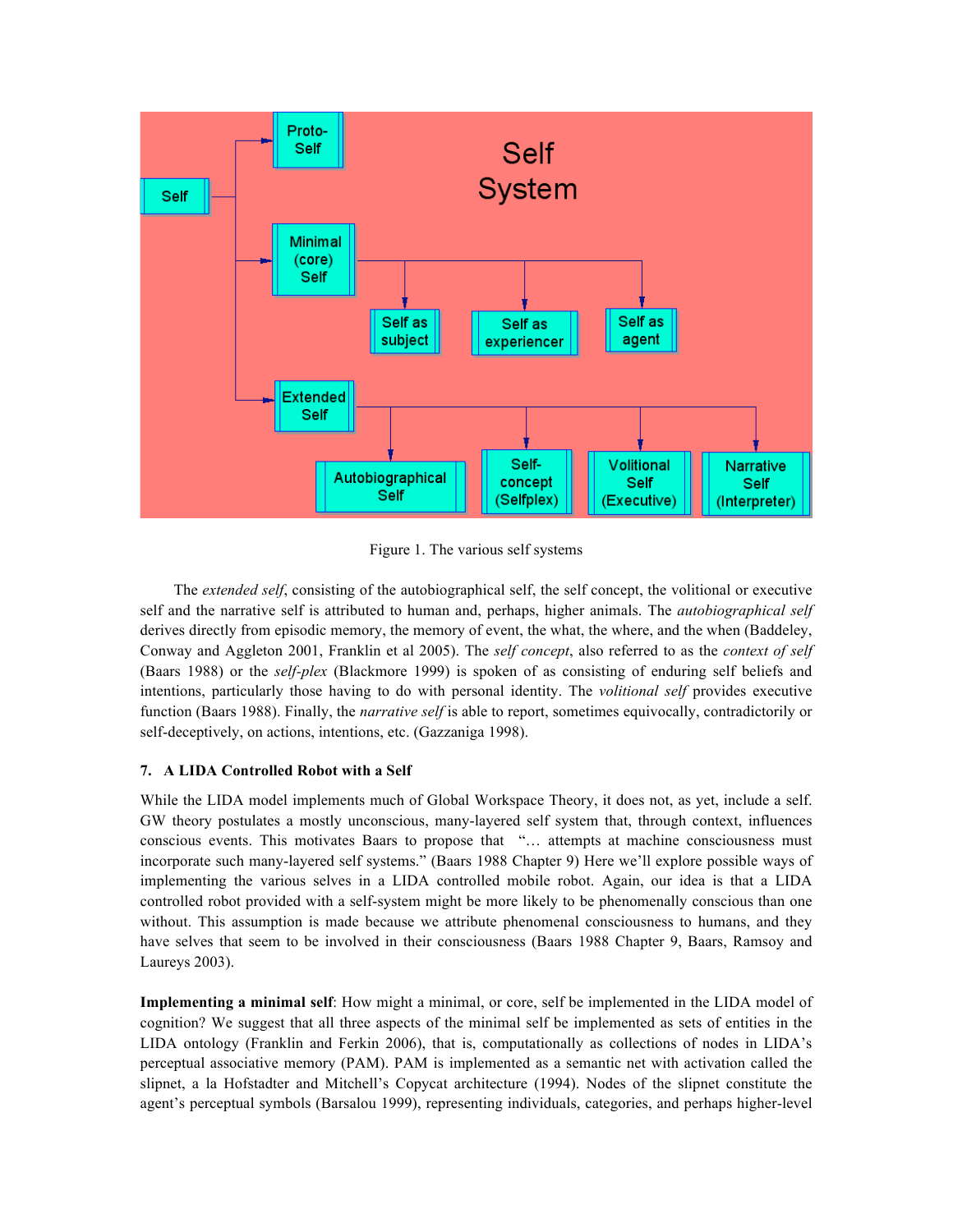ideas and concepts. PAM provides an integrated perceptual system for LIDA, allowing the system to recognize, categorize and understand.

Let's implement *self-as-agent* as the set of action nodes in PAM, that is nodes representing actions by the agent such as lie-down, stand, roll-over, walk, glance-left, etc. Having such action nodes in the slipnet would allow actions to 1) be part of structure building in the workspace, 2) to be included in cues to episodic memories, 3) to come to consciousness, 4) to be written to episodic memory as part of events, 5) to be available for the creation of new schemes by the procedural learning mechanism. This kind of implementation would give such actions first-class status among the ontological entities of the LIDA model. Self-as-agent would then be realized as the set of all action nodes in the slipnet that represent actions to be taken by the LIDA agent, together with their "halo" in PAM, that is, with the nodes to which they are directly linked.

The actions discussed here are used in the LIDA action *selection* process, and must be carefully distinguished from sensory-motor automatisms (SMA's) that implement action *execution*. From a neurobiological perspective applied to vision, these actions are part of the ventral stream, while the SMA's receive unconscious sensory input from the dorsal stream (Goodale and Milner 2004). Recall that perception (the ventral stream) serves to make sense of the current environmental situation utilizing scene base frames of reference and relative metrics, all in the service of action selection. In contrast, SMA's (the dorsal stream) employ egocentric frames of reference and absolute metrics to effect the carrying out of these actions.

We may also want to include as part of self-as-agent LIDA' expectation codelets<sup>2</sup>. A particular kind of attention codelet spawned with each action selected, an expectation codelet attempts to bring to consciousness any items in the workspace that bear on how well the action achieved its expected result. Expectation codelets are already part of the LIDA model.

Similarly, let's implement *self-as-subject* as the set of acted-upon nodes in PAM, that is nodes representing actions by other entities upon the agent such as being pushed, stroked, hugged, slapped, yelled-at, fallen-upon, etc. We must also include in self-as-subject LIDA's attention codelet that wants to bring to consciousness the fringe consciousness feeling (Mangan 2001) of having been acted upon.

The self-as-experiencer might be thought of as being comprised of all of the rest of PAM. Thus the minimal self seem to be relatively easy to implement in a LIDA controlled mobile robot.

**Implementing an extended self**: Recall that the extended self consists of the autobiographical self, the self-concept, the volitional self and the narrative self. In contrast to the several aspects of the minimal self, those of the extended self will require different kinds of implementations in a LIDA controlled mobile robot. The autobiographical self can already be found in the LIDA model as its autobiographical memory, one part of its declarative memory. Similarly, the beliefs about the self that are contained in LIDA's semantic memory, the other part of declarative memory, seem to already constitute a self concept.

Following Global Workspace Theory, LIDA's volutional decision making process, its volitional or executive self, is implemented using William James's ideomotor theory (James 1890, Baars 1988, Franklin 2000). It was already computationally implemented in the original IDA software agent, and is currently an integral part of the LIDA conceptual model.

The narrative self requires the most effort to implement in the LIDA model due to the need for higherlevel cognitive processes. Gazzaniga's narrative self responds to queries about perceptions, actions and motivations (1998). Understanding the query will require adding appropriate nodes to LIDA's PAM, needed structure-building codelets to operate in her workspace building new perceptual structures with which to understand the query, and attention codelets to bring such queries to consciousness. Motivation for responding will result from a feeling node in PAM as the source of pleasure at producing a reply. Finally, we must add behavior streams<sup>3</sup> sufficient to generate understandable replies. Thus implementing a

 $\frac{1}{2}$ <sup>2</sup> Codelets are small pieces of code running as independent threads, each of which is specialized for some relatively simple task.

 $3$  Behavior streams are sets of behaviors, partially ordered in an and/or fashion (Franklin et al 2005).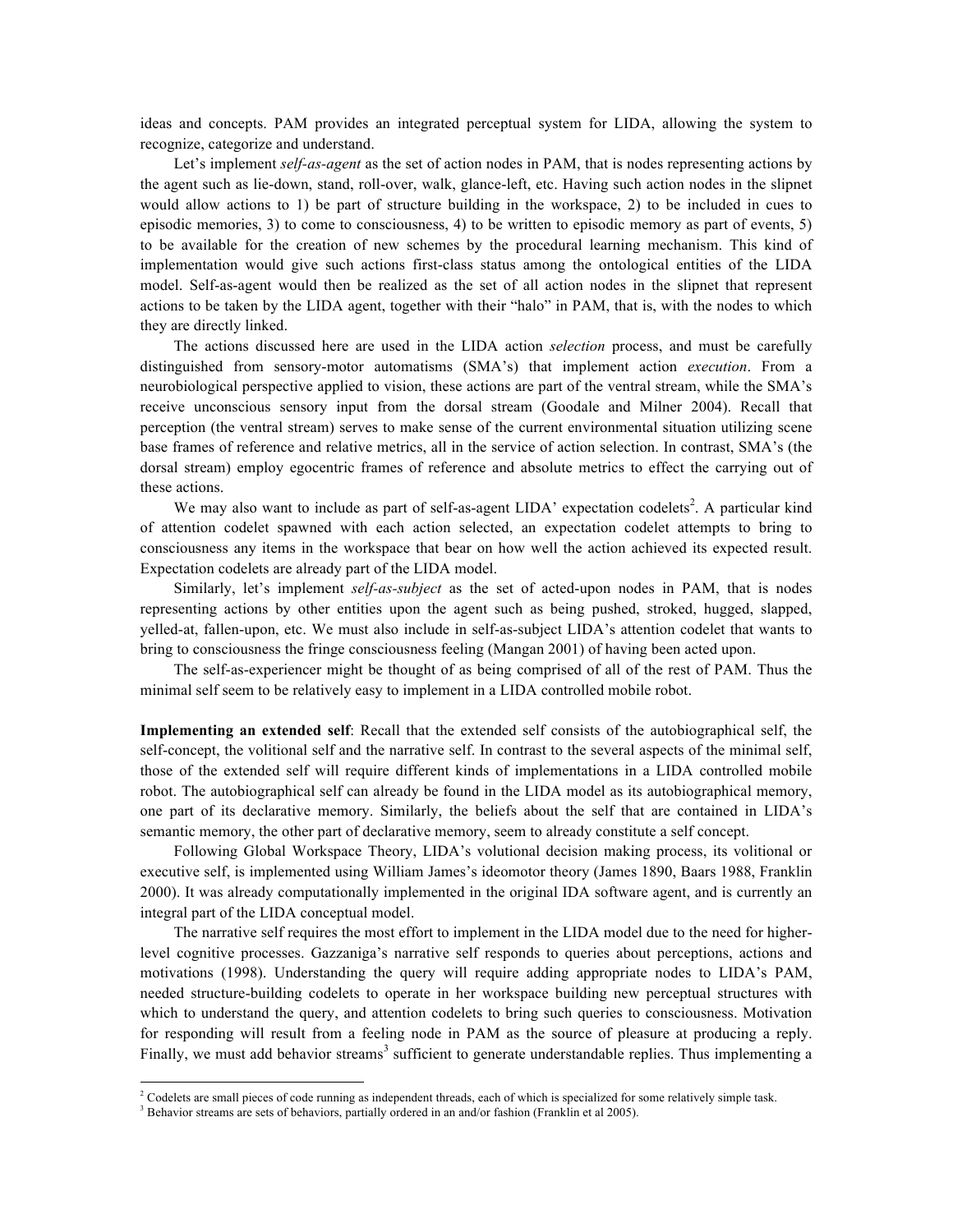narrative self in a LIDA controlled robot would be far and away the most difficult undertaking of all the implementations of self. Except for the narrative self, the other extended selves are already included in the LIDA model, or seem relatively straightforward to implement.

But what is the connection between self and consciousness? Why might the addition of such a selfsystem to a robot make it more likely to be phenomenally conscious? If one damages the self-system of a human, than conscious contents may also disappear. Recall that in people with split brains, deep dissociation like dissociative identity disorder, fugue states, some cases of deep hypnosis (see Ernest Hilgard's book, Divided Consciousness), the dissociated executive loses access to the conscious contents of the other executive (Baars 1988 Chapter 9, Baars, Ramsoy and Laureys 2003).

# **8. Is Phenomenal Consciousness Possible in such a Robot?**

We humans attribute phenomenal consciousness to other humans because we experience it in ourselves, and perceive others as being similar to us. Most of us don't take seriously the possibility of a zombie, in the philosophical sense (Chalmers 1995), because there is no evidence that such a being could exist. Attribution of phenomenal consciousness to animals often results, as with attributions to humans, from the similarity of their nervous systems to ours (Seth, Baars and Edelman 2005), or from the similarity of their behaviors to ours (Mather 2008). But, why might one attribute phenomenal consciousness to a robot? Certainly not because of any similarity of nervous systems. Perhaps because of similarity in behavior. We would have no problem attributing phenomenal consciousness to a robot such as Star Trek the Next Generation's Commander Data, were he real rather than fictional. Recent experimental evidence suggests the likelihood of such attribution to artificial entities that behave like humans (Krach et al 2008). Another possibility is attribution because of the similarity in the control architecture (mind) of the agent, be it human or robot.

Might a LIDA controlled robot that produces a stable, coherent perceptual world, as described above, be subjectively conscious? What about one that, in addition, had all these selves? It would seem at least possible for several reasons. Such a robot would be functionally conscious. Based on the LIDA architecture, which is both psychologically and neuro-scientifically grounded, its control structure would be quite similar to that of a human. In addition, it would satisfy Merker's coherent, stable perceptual world condition, and would possess all the various selves. But, might not other, additional, and as yet unknown, processes be needed in order to enable phenomenal consciousness in a robot? Indeed, they might. Note how Merker's work, and the implementation of selves, gives direction to robot designers attempting to produce conscious robots. We claim that building a robot as described above might well prove to be a significant step towards producing a phenomenally conscious robot. Further, we suspect that humans may eventually l build conscious software agents and/or conscious robots, so intelligent, so sophisticated, and so communicative that people will simply assume that they are sentient beings with phenomenal consciousness.

Irrespective of whether we succeed in building phenomenally conscious machines, there is the important issue of developing methodologies to experimentally verify that a machine claiming phenomenal consciousness, is in fact conscious. Accurate report (AR) or verifiable report is perhaps the simplest methodology by which claims of phenomenal consciousness in humans can be empirically validated (Baars, 1997). According to an AR inspired methodology, phenomenal consciousness can be attributed to an entity that consciously reports on some event that the experimenter can independently verify. For example, phenomenal consciousness can be attributed to a participant that can report seeing a blue circle appear on a computer screen, if the experimenter can confirm that he or she did in fact display a blue circle (not red, green, or black circle) on the screen.

Although AR is a simple and useful tool for studies involving human participants, it is unlikely to suffice as the singular condition for machine consciousness. For example, it is simple to design a machine that monitors a computer screen and reports on the presence of blue circles versus green squares. An experimenter can easily verify that the machine is accurate and that all requirements for AR have been met.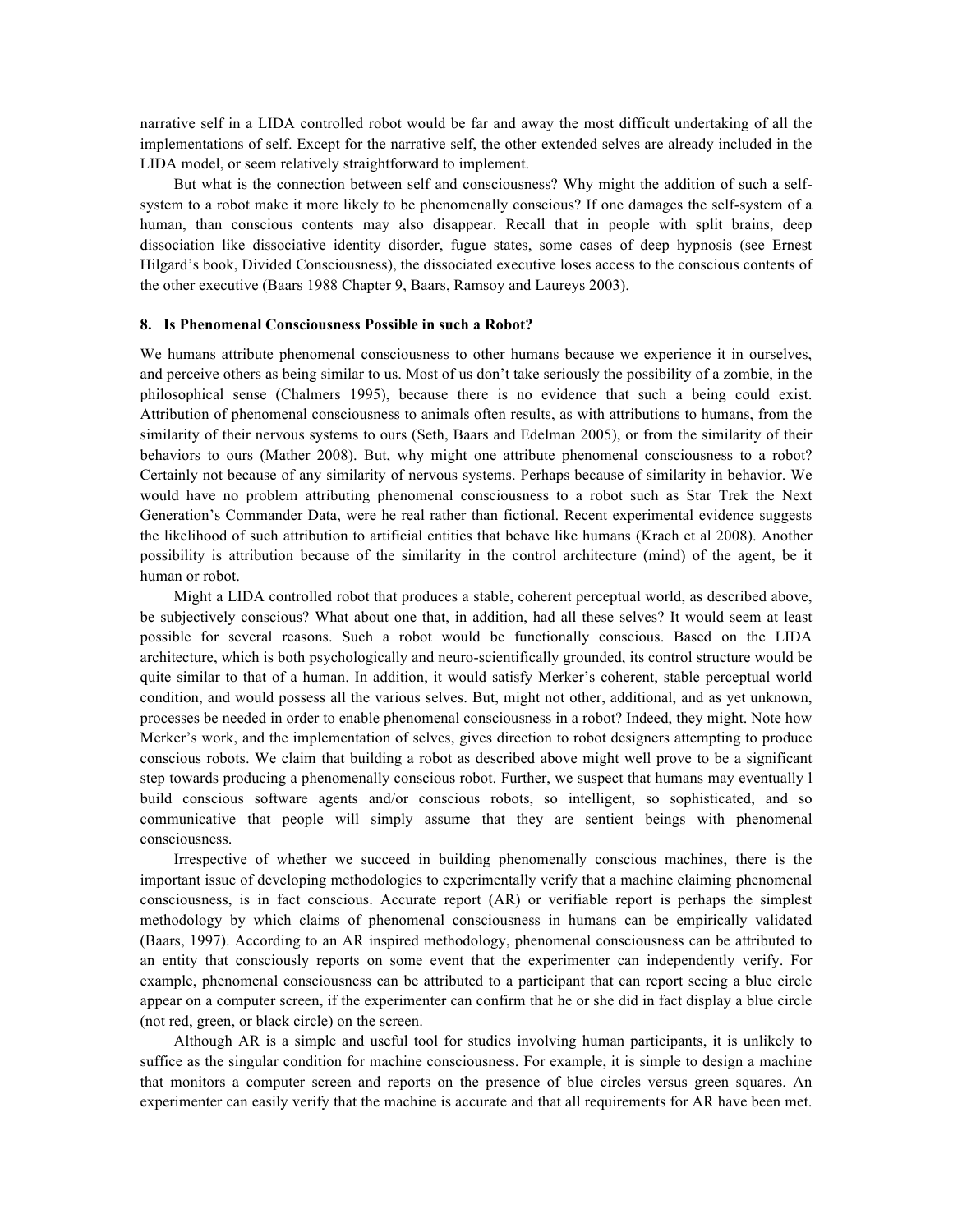Nevertheless, it would be unreasonable to argue that such a machine is phenomenally conscious. So why the difference between the utility of AR in humans versus machines? The answer lies in some of the assumptions that are made well before the AR experiment commences. The AR paradigms work for humans because the attribution of phenomenal consciousness in humans is made prior to the actual experiment. The experiment is merely confirming this attribution. It is of course reasonable to attribute phenomenal consciousness to humans because we perceive it in ourselves. But the story is more complicated for conscious machines. Their mechanisms are so different from our biological and cognitive underpinnings that it is difficult to reasonably defend an attribution of phenomenal consciousness in machines.

But the future of the field of machine consciousness hinges on the ability to verify or refute allegedly conscious machines. Therefore, methodologies to empirically verify claims of phenomenal consciousness must parallel the development of phenomenally conscious machines. Similar to the criteria for consciousness in non-human mammals (Seth, Baars, and Edelman's 2005), a criteria for consciousness in machines must emerge.

## **References**

- 1. Aleksander, I. 2000. *How to Build a Mind*. London: Weidenfeld and Nicolson.
- 2. Baars, Bernard J. 1988. *A cognitive theory of consciousness*. Cambridge: Cambridge University Press.
- 3. Baars, B.J. (1997)*. In the Theater of Consciousness*: The Workspace of the Mind. NY: Oxford University Press.
- 4. Baars, B J. 2003. How brain reveals mind: Neural studies support the fundamental role of conscious experience. *Journal of Consciousness Studies* 10: 100–114.
- 5. Baars, Bernard J and Stan Franklin. 2003. How conscious experience and working memory interact. *Trends in Cognitive Science* 7: 166–172.
- 6. Baars, B J, T Ramsoy, and Baars, B J, T Ramsoy, and S Laureys. 2003S Laureys. 2003. Brain, conscious experience and the observing self. *Trends Neurosci.* 26: 671–675.
- 7. Baddeley, Alan, Martin Conway, and John Aggleton. 2001. *Episodic memory*. Oxford: Oxford University Press.
- 8. Barsalou, L W. 1999. Perceptual symbol systems. *Behavioral and Brain Sciences* 22: 577–609.Bekoff, Marc and Paul W Sherman. 2004. Reflections on animal selves. *TRENDS in Ecology and Evolution* 19: 176–180.
- 9. Blackmore, Susan. 1999. *The meme machine*. Oxford: Oxford University Press.
- 10. Castet, Eric and Guillaume S Masson. 2000. Motion perception during saccadic eye movements. *Nature Neuroscience* 3: 177 - 183.
- 11. Chalmers, David. 1995. Facing up to the problem of consciousness. *Journal of Consciousness Studies* 2, no. 3: 200-219.
- 12. Cotterill, R M J. 2003. Cyberchild: A simulation test-bed for consciousness studies. *Journal of Consciousness Studies* 10: 31–45.
- 13. Damasio, Antonio R. 1999. *The feeling of what happens*. New York: Harcourt Brace.
- 14. Franklin, Stan. 2000. Deliberation and voluntary action in 'conscious' software agents. *Neural Network World* 10: 505–521
- 15. Franklin, Stan. 2001. Automating human information agents. In *Practical applications of intelligent agents*, ed. Z Chen and L C Jain: 27–58 Berlin: Springer-Verlag.
- 16. Franklin, Stan. 2003. IDA: A conscious artifact? *Journal of Consciousness Studies* 10: 47–66.
- 17. Franklin, Stan. 2005. Evolutionary pressures and a stable world for animals and robots: A commentary on merker. *Consciousness and Cognition* 14: 115–118.
- 18. Franklin, S, B J Baars, U Ramamurthy, and Matthew Ventura. 2005. The role of consciousness in memory. *Brains, Minds and Media* 1: 1–38, pdf.
- 19. Franklin, Stan and A C Graesser. 1997. Is it an agent, or just a program?: A taxonomy for autonomous agents. In *Intelligent agents iii*:21–35. Berlin: Springer Verlag.
- 20. Franklin, Stan and Michael H Ferkin. 2006. An ontology for comparative cognition: A functional approach. *Comparative Cognition & Behavior Reviews* 1: 36–52.
- 21. Franklin, S, A. Kelemen, and L. McCauley. 1998. IDA: A Cognitive Agent Architecture. In IEEE Conf on Systems, Man and Cybernetics: IEEE Press.
- 22. Franklin, Stan and F G Jr Patterson. 2006. The LIDA architecture: Adding new modes of learning to an intelligent, autonomous, software agent. In *IDPT-2006 Proceedings Integrated Design and Process Technology)*: Society for Design and Process Science.